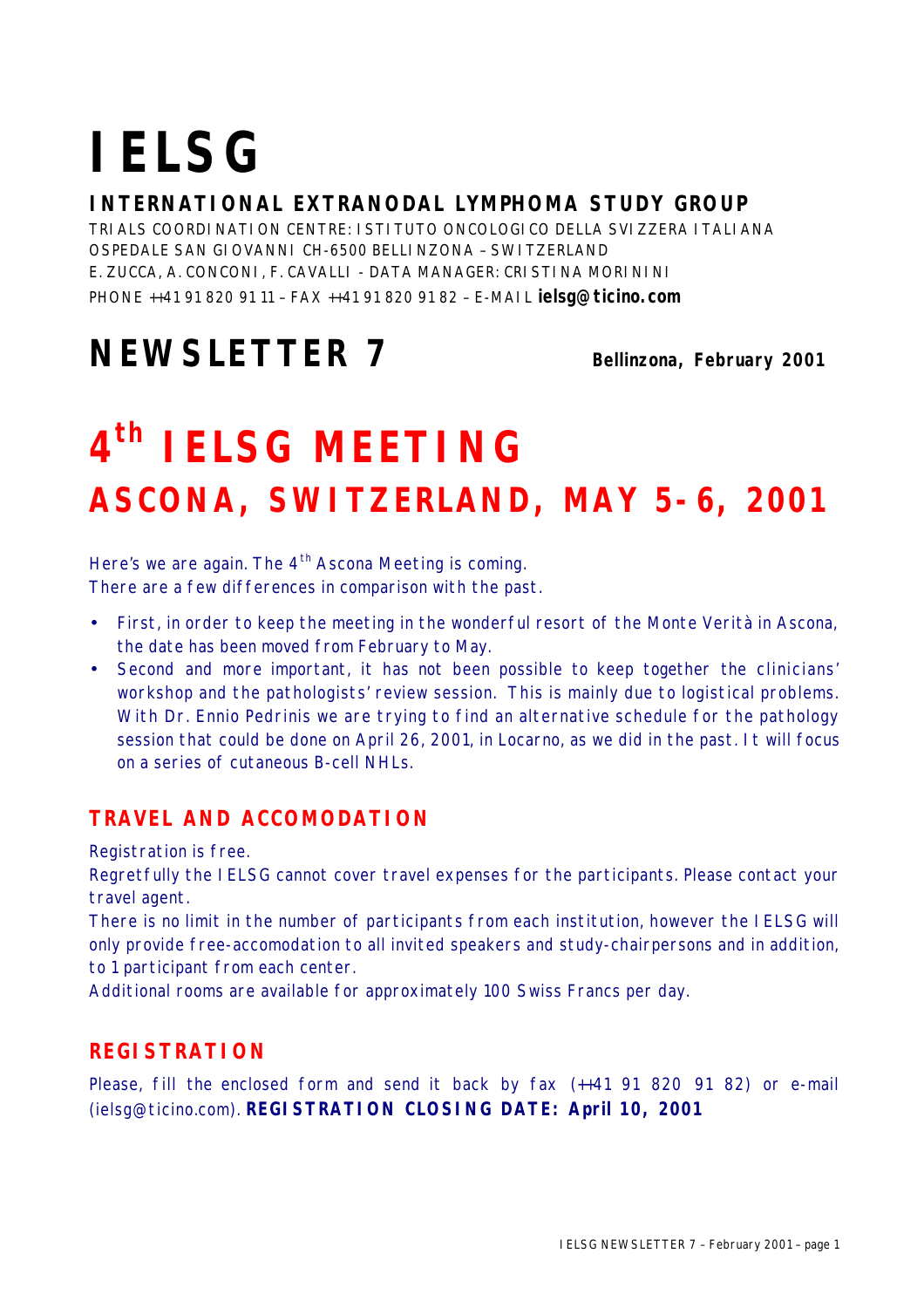#### **PRELIMINARY PROGRAM**

| <b>SATURDAY May 5, 2001</b> |                                                                             |
|-----------------------------|-----------------------------------------------------------------------------|
| $12.00 - 14.00$             | Meeting of IELSG Scientific Committee                                       |
| $14.00 - 15.00$             | Registration at Monte Verità, Ascona                                        |
| $15.00 - 15.15$             | <b>Opening of the Workshop</b>                                              |
| $15.15 - 18.15$             | Review of all the IELSG ongoing or recently closed studies                  |
| $18.15 - 19.00$             | Lecture on the "Management of the cutaneous B-cell lymphomas"               |
|                             | Dr. Emilio Berti, Milan (I)                                                 |
| $19.00 - 20.00$             | <b>Dinner</b>                                                               |
| $20.30 - 22.00$             | Workshop on CNS NHL. Possible participants: Lisa Deangelis, New York        |
|                             | (USA), Andrés Ferreri, Milano (I), Jean Yves Blay, Lyon (F)                 |
| SUNDAY May 6, 2001          |                                                                             |
| $8.30 - 945$                | Educational Workshop on "The pathogenesis and clinicopathological features" |
|                             | of the Marginal Zone B-cell Lymphomas"                                      |
| $10.00 - 10.30$             | <b>Coffee Breack</b>                                                        |
| $10.30 - 11.30$             | Discussion of new study proposals                                           |
| $11.30 - 12.45$             | Plenary discussion. Future developments and programs                        |
| $12.45 - 13.00$             | <b>Closing remarks</b>                                                      |

#### **A SPECIAL "ADVERTISEMENT"**

Enclosed you will find the program of a coming course of the European School of Oncology. Please circulate it in your institute.

Don't hesitate to contact us if you need further information. Looking forward to seeing you in Monte Verità.

Best wishes

*E. Zucca, A. Conconi, F. Cavalli. C. Morinini*